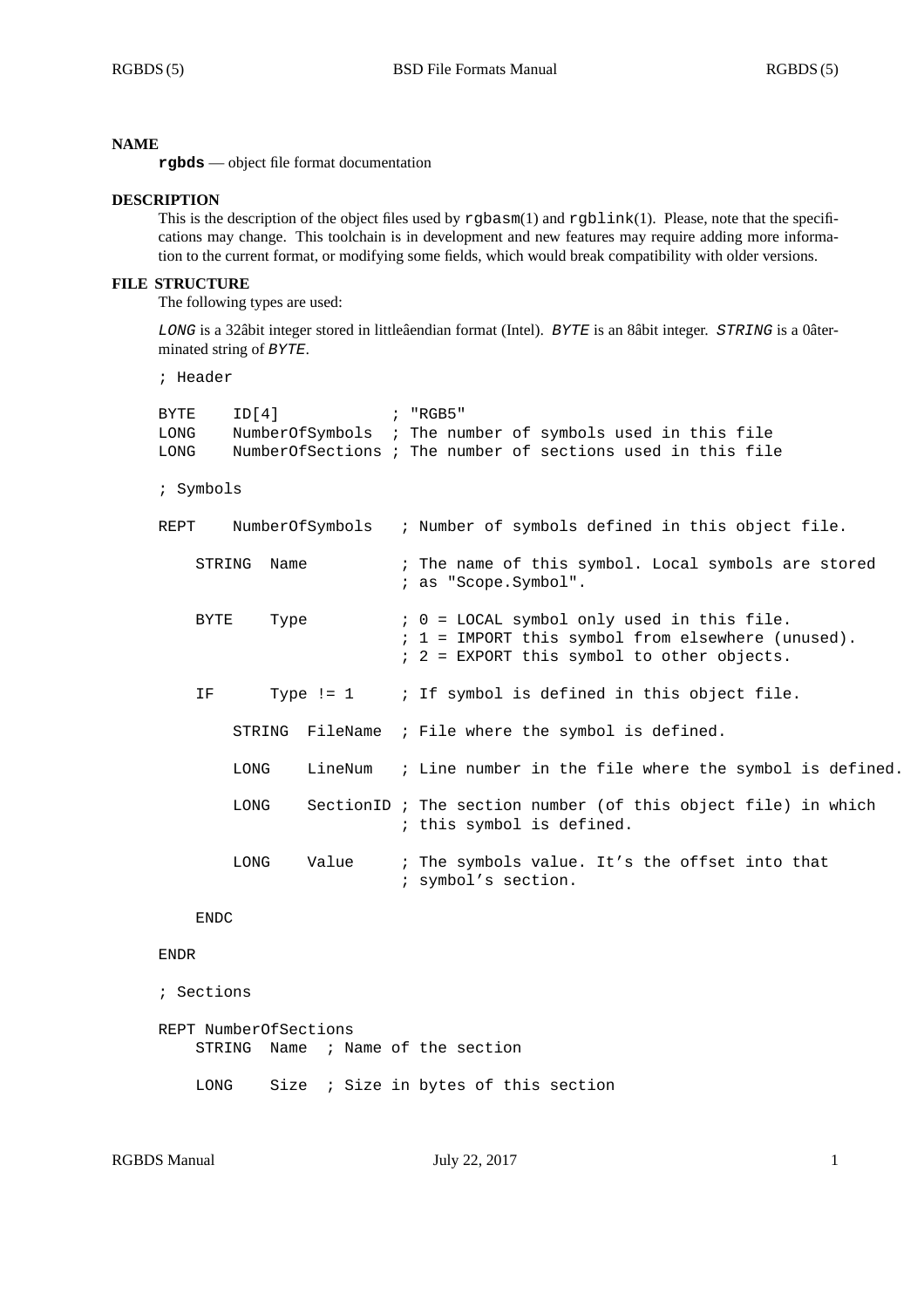| BYTE                                       |             | Type $: 0 = WRAM0$<br>$: 1 = VRAM$<br>$: 2 = ROMX$<br>$: 3 = ROMO$<br>$: 4 = HRAM$<br>$: 5 = WRAMX$<br>$6 = SRAM$<br>$7 = 0AM$                                |                                                                                                            |  |  |  |  |
|--------------------------------------------|-------------|---------------------------------------------------------------------------------------------------------------------------------------------------------------|------------------------------------------------------------------------------------------------------------|--|--|--|--|
| LONG                                       | Orq         | ; Address to fix this section at. -1 if the linker should<br>; decide (floating address).                                                                     |                                                                                                            |  |  |  |  |
| LONG                                       | Bank        | ; Bank to load this section into. -1 if the linker should<br>; decide (floating bank). This field is only valid for ROMX,<br>; VRAM, WRAMX and SRAM sections. |                                                                                                            |  |  |  |  |
| LONG                                       |             |                                                                                                                                                               | Align ; Alignment of this section (expressed as number of low bits<br>; to leave as 0). -1 if not defined. |  |  |  |  |
| ΙF                                         |             |                                                                                                                                                               | (Type == ROMX) $\vert$ (Type == ROM0) ; Sections that can contain data.                                    |  |  |  |  |
| BYTE                                       |             | Data[Size]                                                                                                                                                    | ; Raw data of the section.                                                                                 |  |  |  |  |
| LONG                                       |             |                                                                                                                                                               | NumberOfPatches ; Number of patches to apply.                                                              |  |  |  |  |
| ; These types of sections may have patches |             |                                                                                                                                                               |                                                                                                            |  |  |  |  |
| NumberOfPatches<br>REPT                    |             |                                                                                                                                                               |                                                                                                            |  |  |  |  |
|                                            | STRING      | SourceFile                                                                                                                                                    | ; Name of the source file (for printing error<br>$:$ messages).                                            |  |  |  |  |
|                                            | <b>LONG</b> | Line                                                                                                                                                          | ; The line of the source file.                                                                             |  |  |  |  |
|                                            | <b>LONG</b> | Offset                                                                                                                                                        | ; Offset into the section where patch should<br>; be applied (in bytes).                                   |  |  |  |  |
|                                            | BYTE        | Type                                                                                                                                                          | $0 = BYTE$ patch.<br>$: 1 =$ little endian WORD patch.<br>; 2 = little endian LONG patch.                  |  |  |  |  |
|                                            | LONG        | RPNSize                                                                                                                                                       | ; Size of the buffer with the RPN.<br>; expression.                                                        |  |  |  |  |
|                                            | BYTE        |                                                                                                                                                               | RPN[RPNSize] ; RPN expression. Definition below.                                                           |  |  |  |  |
| ENDR                                       |             |                                                                                                                                                               |                                                                                                            |  |  |  |  |

ENDC

ENDR

RGBDS Manual July 22, 2017